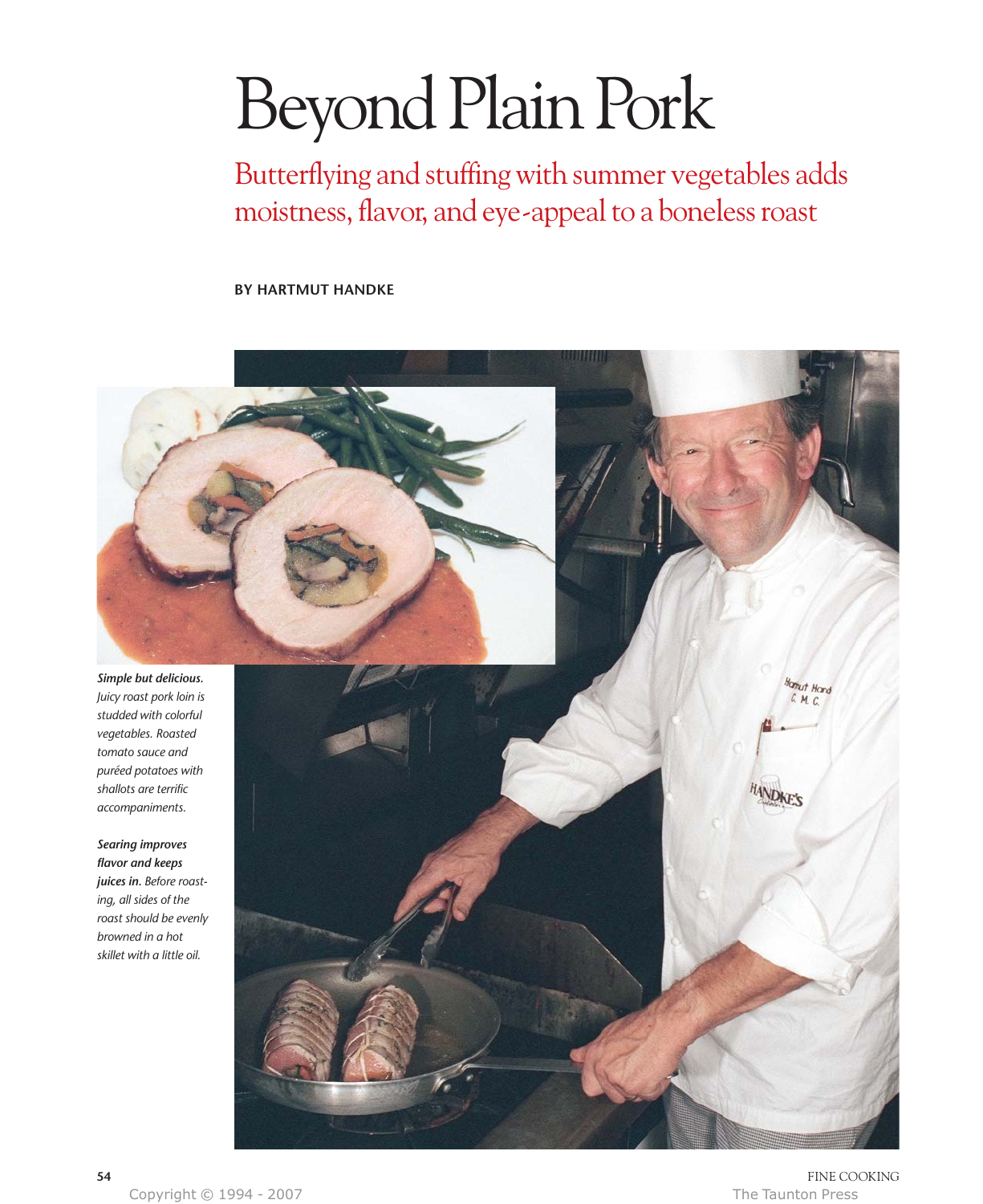## *STUFFED BONELESS PORK LOIN*

*Serves six to eight.*

*2 to 2 1⁄2 -pound boneless pork loin Salt and pepper to taste Fresh rosemary and thyme, chopped Oil*

**FOR THE STUFFING:** *1 pound mixed trimmed and cut vegetables (about 5 cups) Choose from: Small mushrooms, in quarters Red, yellow, and green peppers, in medium julienne Yellow squash, in half-rounds Zucchini, in half-rounds Carrots, in thin slices Eggplant, in peeled half-rounds Scallions, in 2-inch lengths*

> *1 tablespoon chopped shallot 1 teaspoon chopped garlic 2 tablespoons chopped mixed fresh herbs parsley, thyme, rosemary, and oregano Salt and pepper 1⁄4 cup olive oil*



*These vegetables are ready for the stuffing. They've been seared for color and flavor, and then roasted until tender and fully cooked.*



*Rolling the stuffing in plastic makes it easy to shape. One end of the roll is tied securely, and then the other end is twisted until the stuffing is compressed into a perfect cylinder.*

hen deciding whether I'm going to add a stuffing to a cut of meat, I ask myself, When deciding whether I'm going to add a<br>"Will a stuffing to a cut of meat, I ask myself,<br>"Will a stuffing improve the flavor, the look, and—in my case as a restaurant chef—the sales value of the meat?" For boneless pork roast, the answer to those questions is "yes" all around. A stuffing adds moisture and flavor to the pork, which can be dry and bland on its own. Adding a stuffing transforms a plain piece of meat into a dish that is enticing to my customers and will be to your friends and family, too.

My stuffing is made with pan-seared vegetables loaded with fresh herbs and olive oil, so it's very moist, and colorful, too. To open and stuff the roast easily and efficiently, first I butterfly it and open it up like a book. I season the meat on the inside, add the stuffing, and then truss and roast the pork loin. When I carve the finished roast, I have perfectly shaped slices, with a beautiful mosaic of vibrant vegetables surrounded by an even band of meat.

# **MY STUFFING MAKES ROASTING THE PORK EASY**

A big advantage of my stuffing is that it's completely cooked before it goes into the roast; this allows me to concentrate on cooking the roast to perfection, without worrying about whether the stuffing is correctly cooked at the same time. With old-style forcemeat or mousse stuffings (which contain raw meat, eggs, and cream), the cooking might be compromised—the roast a little overdone in order to adequately cook the stuffing. Here, I can cook the roast so the meat is pale pink and juicy. The fact that the vegetables are completely cooked also means that they won't change shape or give off juices during cooking, which could make the stuffing shrink or slide.

**The ingredients.** I use a variety of summery vegetables in the stuffing: eggplant, bell peppers, scallions, zucchini, yellow squash, carrots, and mushrooms (see ingredient list at left). I want to have 4 to 5 cups of chopped vegetables for a raw 2-pound roast. Along with the vegetables, I add about a tablespoon of chopped shallot, a teaspoon of chopped garlic, and 2 tablespoons of chopped mixed fresh herbs, like parsley, thyme, oregano, and rosemary. Almost any combination of vegetables and herbs will work, though I stay away from very wet vegetables, such as tomatoes, and from flavors that are very strong and don't pair easily, such as asparagus.

I cut the vegetables in varying sizes so that they'll all cook at the same rate. I leave the eggplant pretty chunky because it collapses a lot during cooking, while I cut carrots small because they're dense and slow-cooking. The overall size of the cuts, however, is pretty large. If I cut the vegetables into small dice,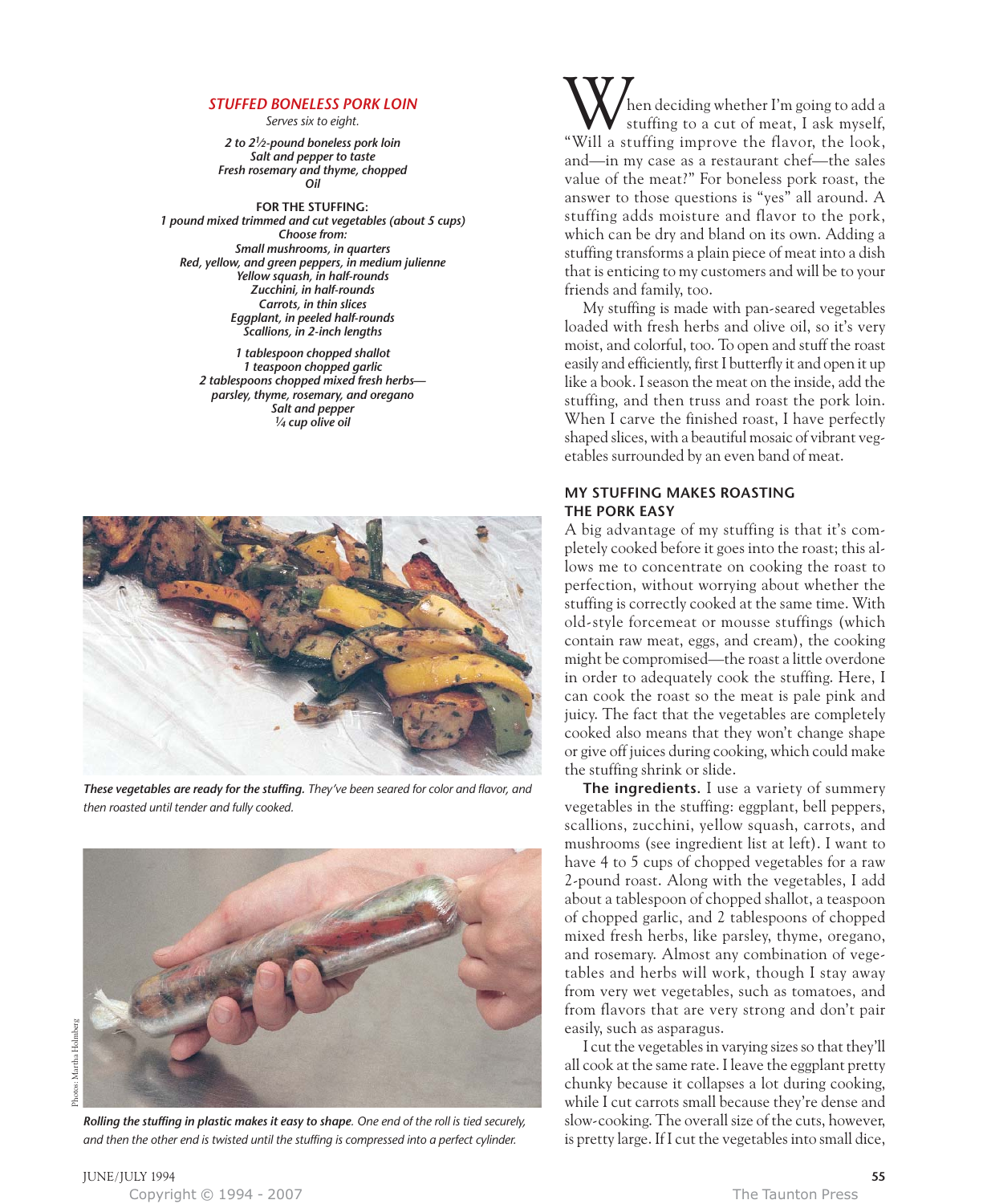

*The right way to butterfly. The knife is level and the chef's hand is stretched flat, ready to sense any deviation in the cut.*



*The butterflied pork is opened like a book. Any uneven spots can be pounded out to give a perfect expanse of meat, ready to season and stuff.*

they would look great raw, but once cooked, the colors and shapes would blur together.

**The cooking method.** I mix all the vegetables, shallot, garlic, herbs, and salt and pepper together with about 3 tablespoons of olive oil and leave them to marinate about 30 minutes at room temperature. I cook the stuffing in two steps—first, pan-searing on top of the stove and, second, finishing in the oven. To pan-sear, I heat another tablespoon of olive oil in a very hot skillet. I add the vegetables and cook them over high heat for 2 to 3 minutes, stirring or shaking the pan constantly so they don't burn. This method caramelizes the vegetables, giving them a nice color and, more importantly, developing a deeper flavor. Next, I spread out the sautéed vegetables on a sheet pan and finish cooking them in a hot oven, about 400°F, for another 5 to 10 minutes, just until they're tender. To keep things simple at home, you could finish cooking them in the frying pan on top of the stove if you pay careful attention.

Use low heat, and if the vegetables seem to be browning too much or drying out, add a little water or stock. Certain vegetables, such as carrots and onions, have a lot of sugar in them and can burn easily. To avoid this, you could cut these sugary ingredients thinner and add them last.

**Shaping the stuffing.** After I cook the stuffing, I let it cool, and then wrap it up in plastic wrap to form a cylinder, which I then freeze. This method gives me stuffing in a solid shape, which is very easy to handle when filling and trussing the meat because the stuffing stays securely in the center of the roast, and bits of vegetables don't fall out of the ends. It also means that I can prepare my stuffing way ahead of time, and in large quantities, so it's ready to pull out of the freezer whenever needed. This method is standard efficiency for a professional kitchen, but it would also be a help when entertaining or even when cooking this roast for a midweek meal.

To make the cylinder, which should be about  $1\frac{1}{2}$  inches in diameter, I lay a double thickness of plastic wrap on the counter. I spoon the cooled stuffing down the center in a line about as long as my pork loin, and then fold over one side of the plastic and shape the stuffing into a loose log. I roll the log completely in the plastic wrap, and then I twist one end to close, tying with a piece of string to secure it. I twist the other end until the whole log gets nice and tight (see the photo on p. 55) and tie that end tightly.

# **BUTTERFLY TO OPEN, TRUSS TO CLOSE**

To butterfly the roast, first I trim off the fat. Personally, I like fat on pork, but we're going a little leaner at the restaurant in response to customer requests, so I trim the pork completely. You can leave as much or as little fat as you like; the rest of the preparation and cooking is the same, whether the meat is trimmed or not.

The boneless pork loin is shaped like a slightly flattened cylinder. To butterfly it, I make one straight cut along one long edge, cutting almost through to the other long side. My goal is to get the piece of pork so it's all one thickness. I just gauge the thickness of the meat, divide that measurement by two, and stop my cut that distance from the edge of the meat. For example, if the pork is 2 inches thick, when I cut through the middle, I'll create two sides that are each an inch thick. Therefore, I'll bring the knife through the meat to within an inch of the back side. When I open out the butterflied meat, the whole piece will be an inch thick.

This cutting technique is pretty easy. I make sure that the whole edge of the knife blade is in contact with the meat (as shown in the top photo at left), so that I can check that I'm starting out straight. I apply a little pressure on the top of the meat with